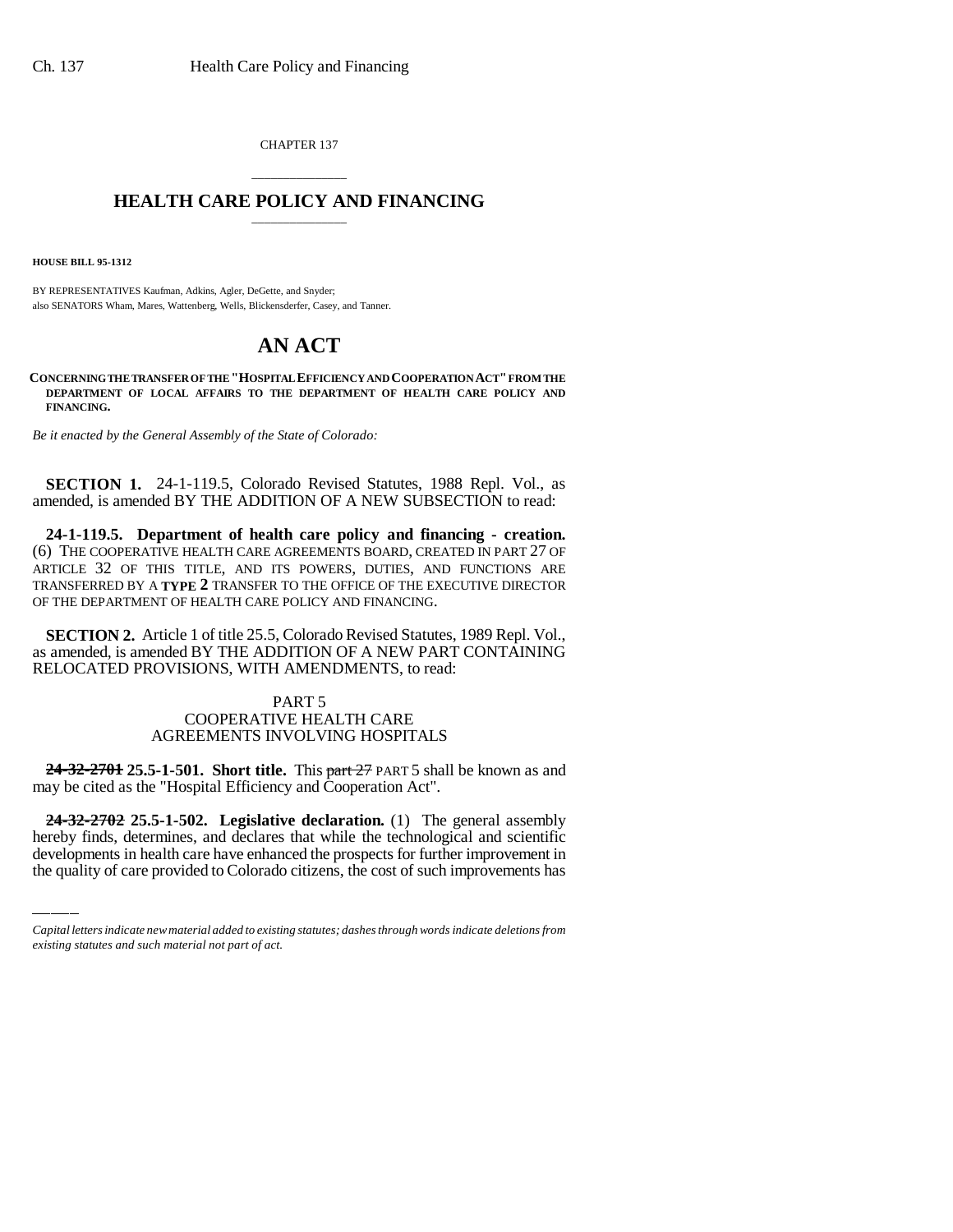in significant part been responsible for increasing the cost of health care and has made it increasingly difficult for hospitals to offer affordable care. The normal forces of competition have not been effective in controlling increases in the cost of health care, or the inefficient duplication of facilities and services, and other inefficiencies. In addition, federal and state regulations governing health care and reimbursement have constrained the ability of hospitals to acquire and develop new and improved equipment and methodologies for the provision of health care.

(2) Federal and state antitrust laws have inhibited the formation of cooperative health care agreements involving hospitals. However, such cooperative agreements are likely to foster improvements in the delivery, quality, or cost effectiveness of health care, improve access to needed services, enhance the likelihood that rural hospitals in Colorado will remain open to serve their communities, and provide flexibility for local communities to design, foster, and develop programs to meet their specific health care needs. Such cooperative agreements would also facilitate the formation of treatment facilities and the acquisition of needed equipment, promote economies of scale, and prevent the inefficient duplication of services. The general assembly hereby determines that a limited exemption and immunity from the antitrust laws would encourage the development of such cooperative health care agreements, to the benefit of the citizens of the state of Colorado.

(3) The general assembly hereby finds that most agreements to which hospitals are a party do not require state supervision. Therefore, in an effort to avoid unnecessary regulation, this part 27 PART 5 limits regulation to cooperative health care agreements that have been submitted voluntarily for approval to the cooperative health care agreements board.

(4) It is the further intent of the general assembly that this  $part 27$  PART 5 regulate cooperative health care agreements that have been filed with the board and the conduct of parties under board approved agreements, and displace any competition that might otherwise exist in the absence of such regulation.

(5) It is the intent of the general assembly that any immunity from scrutiny under federal or state antitrust statutes offered under this part 27 PART 5 shall be limited to such specific agreements as are approved by the board, and shall not be extended or applied to unforeseen circumstances, parties, acts, or other agreements which were not part of or contemplated by the approved agreement.

(6) The general assembly further intends to transfer from the department of local affairs to the department of health care policy and financing, effective July 1, 1994, responsibility for the functions and duties of the cooperative health care agreements board.

**24-32-2703 25.5-1-503. Definitions.** As used in this part 27 PART 5, unless the context otherwise requires:

(1) "Board" means the cooperative health care agreements board created by section 24-32-2704 25.5-1-504.

(2) "Cooperative agreement" means any joint venture or other agreement to which one or more hospitals are a party for the purpose of sharing, allocating, consolidating,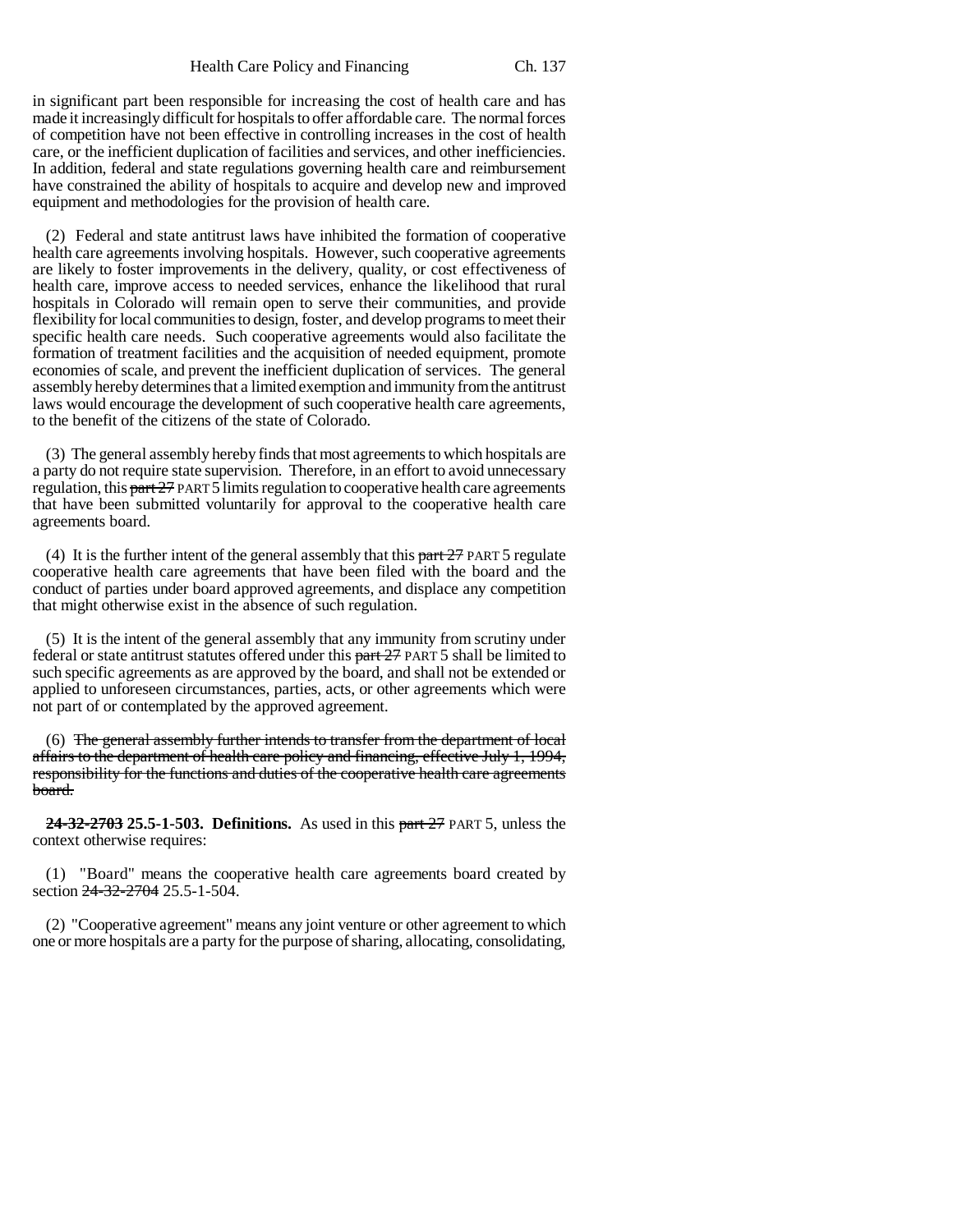or referring:

- (a) Patients, personnel, instructional programs, support services, and facilities;
- (b) Medical, diagnostic, or therapeutic facilities, services, or procedures; or
- (c) Other services traditionally offered by health care providers.

(3) "Hospital" means any hospital licensed or certified pursuant to section 25-1-107 (1) (I) (I) or (1) (I) (II), C.R.S., or any entity controlling, controlled by, or under common control with a licensed or certified hospital.

**24-32-2704 25.5-1-504. Cooperative health care agreements board - creation - members - repeal.** (1) There is hereby created in the office of the executive director of the department of local affairs HEALTH CARE POLICY AND FINANCING the cooperative health care agreements board, which shall consist of eleven members appointed by the governor with the consent of the senate. The board shall include at least one member from each congressional district, no more than six members shall be affiliated with the same political party, and at least one member shall reside west of the continental divide. The board shall be made up of members from the groups and industries listed in this subsection (1) as follows:

(a) Two practicing hospital administrators, one from a hospital with fewer than fifty beds;

(b) One currently serving hospital board member;

- (c) One practicing licensed physician;
- (d) Two consumers;
- (e) One health care payor;

(f) Two representatives from business and industry, one of whom shall be an independent small business owner;

(g) One practicing attorney who has particular knowledge or expertise in antitrust law; and

(h) One health care economist.

(2) The initial board shall be divided into one group of four members, one group of three members, and two groups of two members, all as designated by the governor. The term of the first group shall expire on June 30, 1994, the term of the second group shall expire on June 30, 1995, the term of the third group shall expire on June 30, 1996, and the term of the fourth group shall expire on June 30, 1997. Thereafter, when the term of any member expires the successor shall be appointed for a term of four years. Each member shall serve until the member's resignation, death, or removal during such member's term or, in the case of a member whose term has expired, until a successor has been appointed and qualified. The governor, with the consent of the senate, shall fill any vacancy for the remainder of the unexpired term.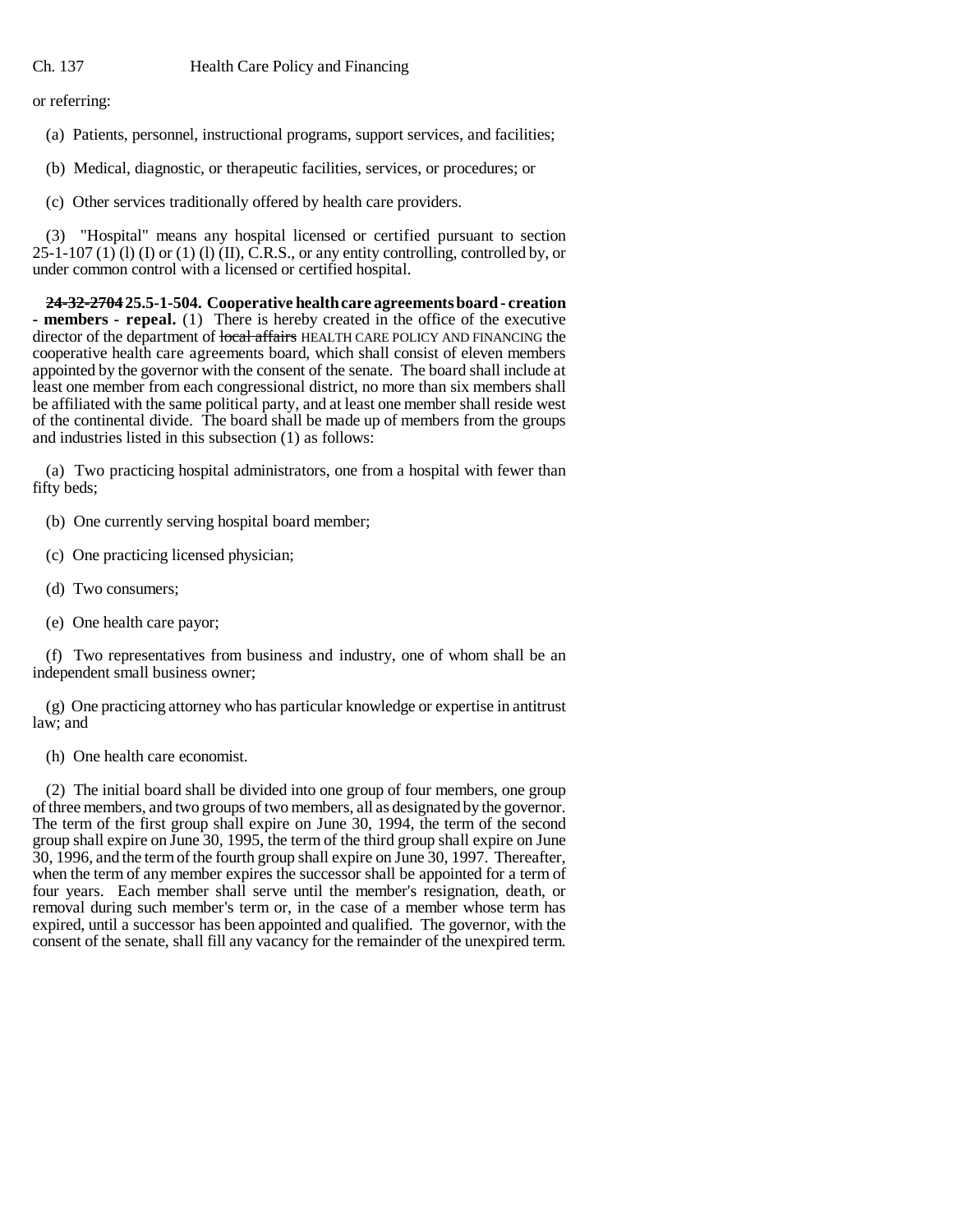All members shall be eligible for reappointment; except that they shall serve no more than two four-year terms. Initial appointees shall be allowed to serve two four-year terms in addition to their initial term. Any member appointed by the governor when the general assembly is not in regular session shall be deemed to have been appointed and qualified until such appointment is approved or rejected by the senate. Such appointment shall be submitted to the senate for its approval or rejection during the session of the general assembly that immediately follows the appointment.

(3) The nominees to membership on the board shall disclose any potential conflicts of interest to the governor and the president of the senate prior to confirmation. Members of the board shall be subject to the standards of conduct described in article 18 of this title 24, C.R.S. The board shall, as one of its first actions, adopt rules to govern ex parte contacts and communications between its members and applicants, and shall establish policies to require any member who has a conflict of interest to immediately disclose such conflict and recuse himself or herself from voting in any proceeding associated with the conflict of interest.

(4) One board member, designated by the governor, shall call and convene the initial organizational meeting of the board and shall serve as its chairperson pro tempore. At such meeting and annually thereafter the board shall elect from its membership a chairperson, a vice-chairperson, and a secretary. All board officers shall hold office at the pleasure of the board. The secretary, with such assistance as the board may prescribe, shall keep a record of the proceedings of the board and shall be custodian of the minute books, the board's official seal, and all books, documents, and papers filed with the board. Regular meetings shall be held at least once every three months, at such times as may be fixed by resolution of the board. Special meetings may be held in accordance with the bylaws. All meetings of the board shall be open to the public, as provided in section 24-6-402, C.R.S. A majority of the board shall constitute a quorum for the transaction of its business. Members shall receive the same per diem compensation and reimbursement of expenses as those provided in section 24-34-102  $(13)$ , C.R.S., for members of boards and commissions in the division of registrations. All board meetings shall be deemed to have been duly called and regularly held, and all orders and proceedings of the board shall be deemed to have been authorized, unless proved to the contrary.

(5) All board members shall serve at the pleasure of the governor; except that any member shall be removed by the governor if such member fails for any reason to attend three regular meetings during any twelve-month period, and the board has not entered its approval of any such absence in its minutes. During their terms of office all board members are prohibited from being a party to a contract for profit with the board.

(6) The executive director of the department of local affairs HEALTH CARE POLICY AND FINANCING shall provide such clerical and professional staff and meeting facilities as are necessary for the board to carry out its functions pursuant to this part 27 PART 5.

**24-32-2705 25.5-1-505. Powers of the board - approval of cooperative agreement - repeal.** (1) The parties to a cooperative agreement may apply to the board for approval of the agreement. A copy of the application shall be served on the attorney general. The application shall include: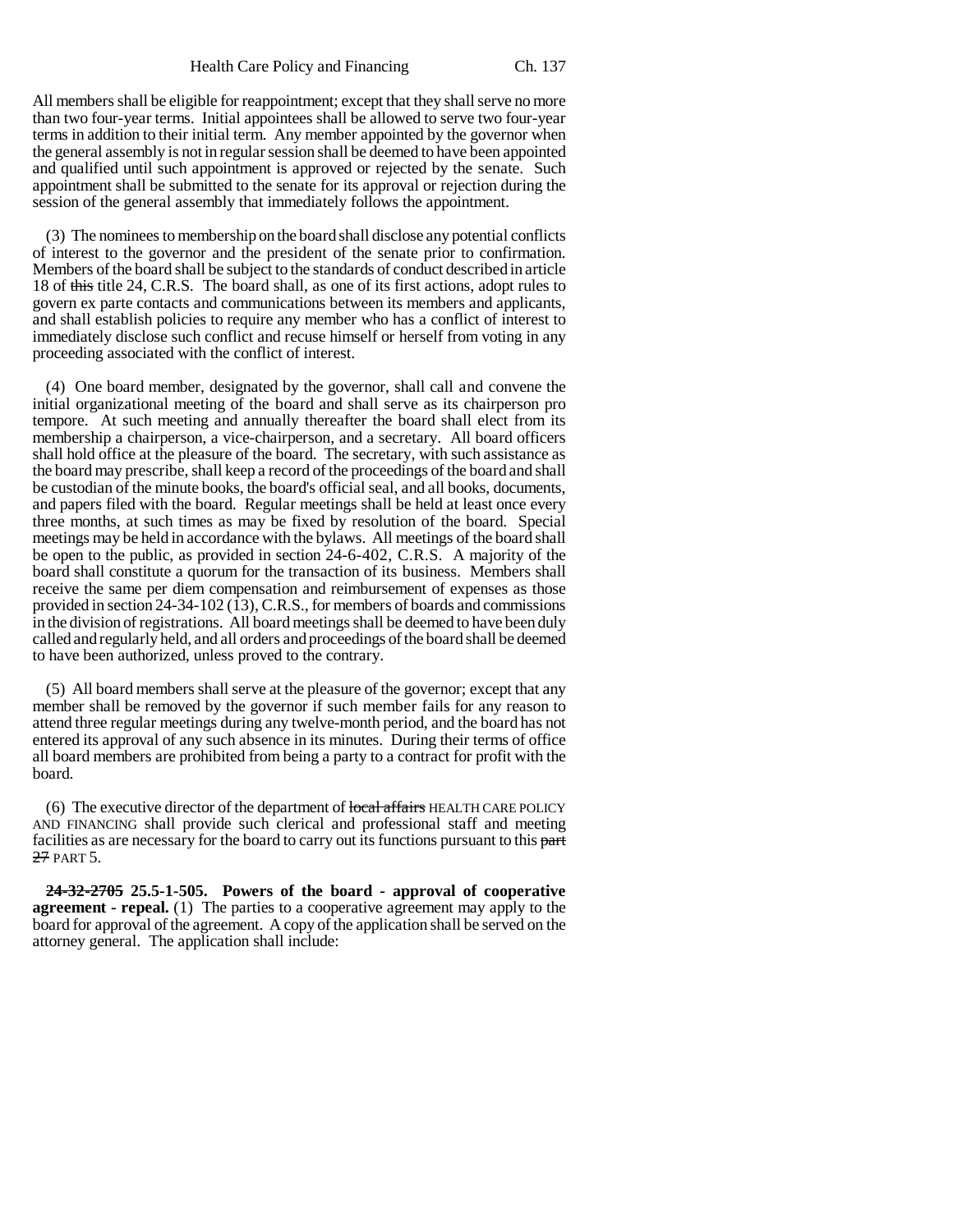#### Ch. 137 Health Care Policy and Financing

(a) A copy of the agreement together with an identification of the parties to the agreement and each party receiving immunity from antitrust laws because of compliance with this part 27 PART 5;

(b) A description, with particularity, of the nature and scope of the cooperation and joint activities contemplated by the agreement;

(c) A description of the consideration passing to any party under the agreement;

(d) A succinct explanation of how the standard set forth in section  $24-32-2706$  (1) 25.5-1-506 (1) applies to the agreement; and

(e) Any material or information that the board may reasonably require by regulation that is relevant to the standard set forth in section  $24-32-2706$  (1) 25.5-1-506 (1).

(2) The board shall review all submitted applications in accordance with the standard set forth in section  $24-32-2706$  (1)  $25.5-1-506$  (1). Its review shall be subject to the provisions of section 24-4-103 (2), (3), (4) (a), (4) (c), (13), and (14), C.R.S., and such other procedures as may be prescribed by regulation, which regulations shall require a public hearing. Notice of all applications submitted to the board shall be officially published as otherwise provided by law, and shall be mailed to any person requesting such notice. The attorney general may become a party to any proceeding under this section by filing a written appearance with the board within thirty days after service of the application. The board shall approve or disapprove an application, in whole or in part, within ninety days after the date the completed application was filed. The board's decision shall be in writing and shall include its specific findings and the basis therefor, as well as any reasonable and related conditions or restrictions imposed pursuant to section  $24-32-2706(1)$  25.5-1-506(1). The board shall serve copies of its decision on the applicants, the attorney general, and any other admitted party. If the board's approval is partial the decision shall specify which aspects of the cooperative agreement have been approved and which have not. Actions of the board to approve, disapprove, or modify a cooperative health care agreement shall not be set aside by the executive director of the department of local affairs HEALTH CARE POLICY AND FINANCING, or the executive director of any subsequent department to which the board may be transferred, except upon the grounds set forth in section 24-4-106 (7), C.R.S.

(3) The approval of a cooperative agreement by the board shall not preclude board consideration or approval of any other cooperative agreement.

(4) The board shall not be authorized on or after July 1, 1998, to approve any cooperative agreements that it has not previously approved. The board shall continue to have and to exercise all of its powers as set forth in this part 27 PART 5 with respect to cooperative agreements approved prior to July 1, 1998, including without limitation its power to terminate or modify its approval, require the submission of annual reports and other information, conduct audits, and subpoena witnesses and the production of books, records, and documents.

(5) Subsections (1), (2), and (3) of this section and this subsection (5) are repealed, effective July 1, 1998.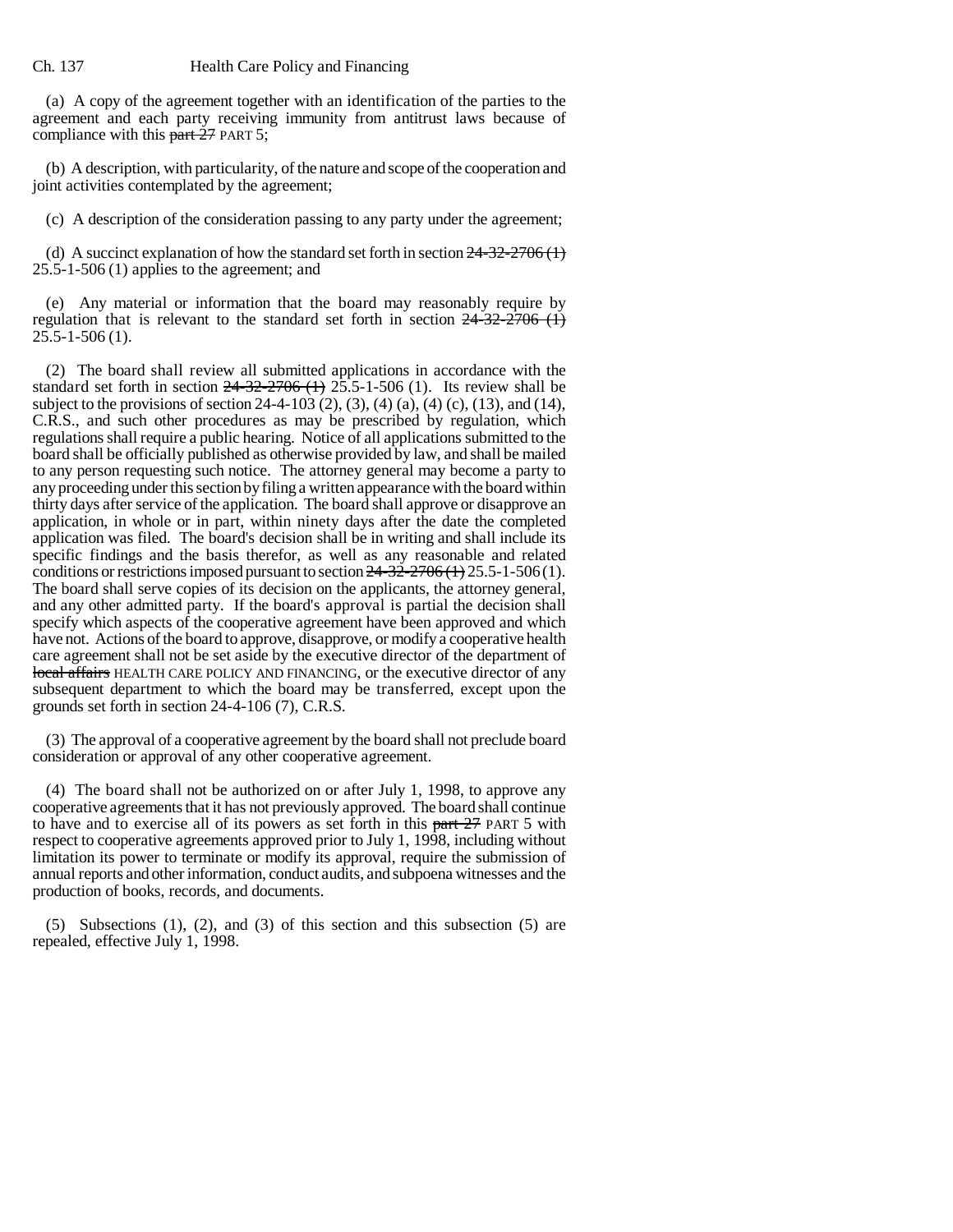**24-32-2706 25.5-1-506. Standard for approval - factors.** (1) The board shall approve a cooperative agreement if it determines that such agreement is likely to improve the cost effectiveness, availability, quality, or delivery of hospital or health care services in Colorado and is consistent with other state statutory health care policies and programs. The board may impose such reasonable and related conditions and restrictions on the parties to the cooperative agreement as it deems necessary to assure compliance with the standard set forth in this subsection (1).

(2) In determining whether a cooperative agreement meets the standard set forth in subsection (1) of this section, the board shall consider whether such agreement is likely to:

(a) Enhance the availability or quality of hospital or health care provided to Colorado citizens;

(b) Preserve hospital or other health care facilities or services within geographic proximity to the communities traditionally served by such facilities;

(c) Reduce the cost of services provided by the health care providers involved;

(d) Increase the efficiency with which services are provided by the health care providers involved;

(e) Improve the utilization of health care resources and capital equipment;

- (f) Avoid unnecessary duplication of health care resources;
- (g) Provide services that would not otherwise be available;
- (h) Affect patients and employees of parties to the agreement, if applicable; or

(i) Affect competition in the health care system, including a consideration of the benefits of any reduction or elimination of competition and whether such benefits equal or exceed the disadvantages of any such reduction or elimination of competition. While it is the intent of the general assembly to displace competition, as described in section 24-32-2702 25.5-1-502, it is also the intent of the general assembly that the board specifically take into consideration the effect of the cooperative agreement on competition as well as the other factors in this subsection (2) when determining whether to grant or deny approval of a cooperative agreement and when performing its continuing oversight responsibilities, as set forth in sections 24-32-2708 and 24-32-2709 25.5-1-508 AND 25.5-1-509. In addition, if the attorney general believes that subsequent to approval and implementation of a cooperative agreement there has been a substantial adverse impact on competition because of such agreement and because of such adverse impact the agreement is no longer likely to meet the standard set forth in subsection (1) of this section, then the attorney general may at any time request the board to take action under sections  $24-32-2708$  and 24-32-2709 25.5-1-508 AND 25.5-1-509. Upon such request, the board shall take action under such sections and may initiate proceedings under the provisions of section 24-32-2707 25.5-1-507 to terminate or modify its approval of a cooperative agreement.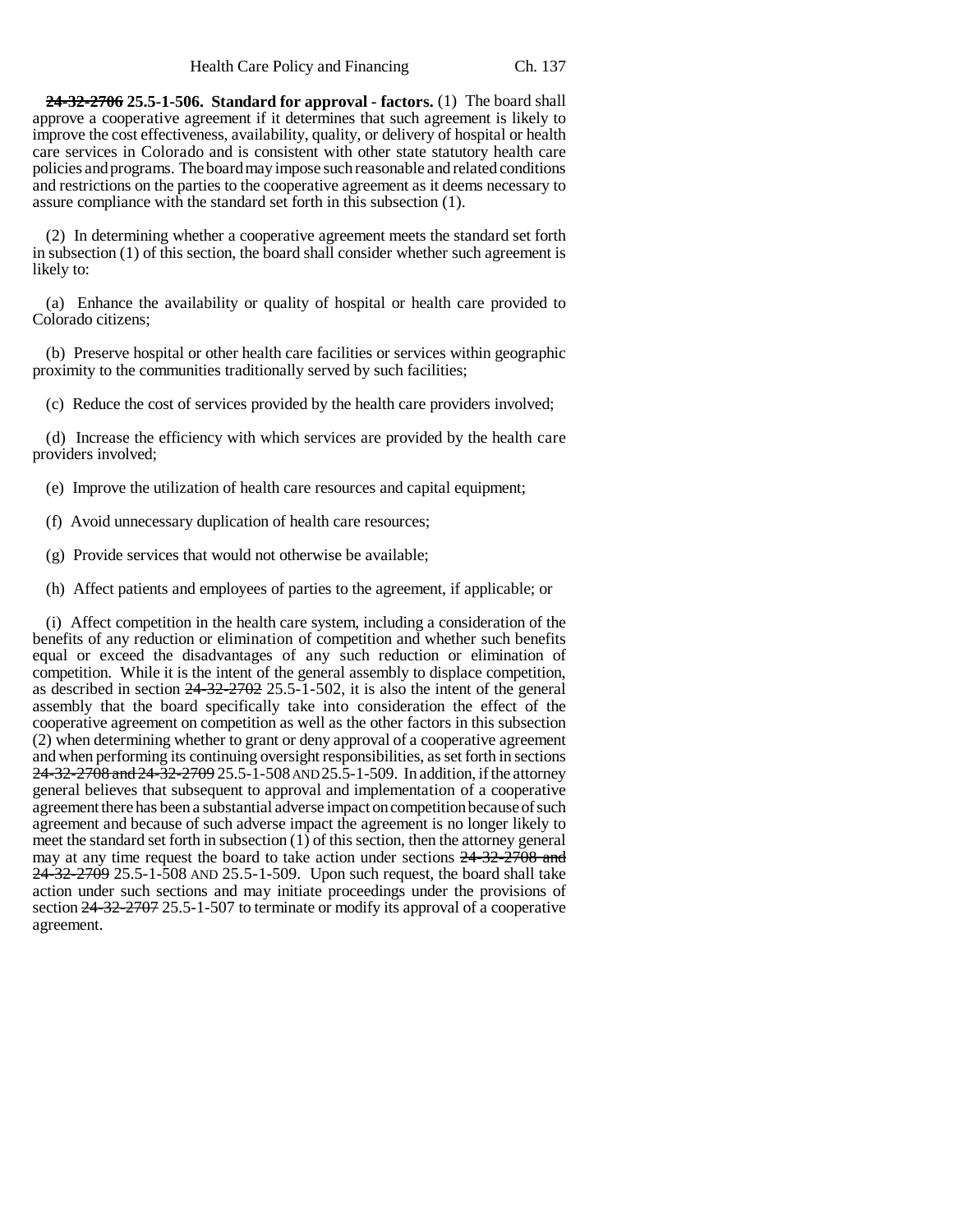#### Ch. 137 Health Care Policy and Financing

(3) In addition to the matters described in subsection (2) of this section, the board shall also consider the extent of community planning and support for the agreement, if any.

**24-32-2707 25.5-1-507. Termination or modification of board approval.** (1) The board may terminate or modify its approval of a cooperative agreement if it determines by a preponderance of the evidence that:

(a) Its approval of the agreement was procured by material fraud or misrepresentation;

(b) The parties have failed, in a material respect, to comply with the terms of the agreement as approved by the board or with the terms of the board's decision approving the agreement and have failed, to the reasonable satisfaction of the board, to cure their noncompliance; or

(c) The agreement no longer meets the standard for approval set forth in section  $24-32-2706$  (1) 25.5-1-506 (1) because of materially changed circumstances.

(2) The board shall not terminate its approval of a cooperative agreement pursuant to paragraph (c) of subsection (1) of this section if it is reasonably possible for the parties to modify the agreement to accommodate the effect of the changed circumstances.

(3) Any determination made by the board pursuant to subsection (1) of this section shall be made only after an opportunity for a hearing has been provided in accordance with the provisions of section 24-4-105, C.R.S., and notice has been given to the parties to the agreement, the attorney general, and any other parties admitted to any previous proceeding involving the agreement.

(4) The attorney general may appear before the board in connection with any proceeding described in subsection (1) of this section and may provide testimony relating thereto. Any party to a proceeding shall have an opportunity to respond to testimony given by the attorney general.

(5) The termination of any approval of an agreement by the board pursuant to paragraph (c) of subsection (1) of this section shall be prospective in application.

**24-32-2708 25.5-1-508. Reports - audits.** (1) The board shall promulgate rules requiring the parties to any approved cooperative agreement to submit annual reports that provide information reasonably necessary to enable the board to evaluate the impact of the agreement on the availability, cost effectiveness, quality, and delivery of hospital or health care services and to determine whether such parties have complied with the terms of the agreement and with the order of the board approving such terms. For the purposes of this subsection (1), the board shall review each annual report.

(2) The board may, or upon request of the attorney general shall, conduct such audits of the books, records, and other documents pertaining to the agreement and of the operations under the agreement as the board or the attorney general shall determine to be reasonably necessary. Any such audit shall be for the purpose of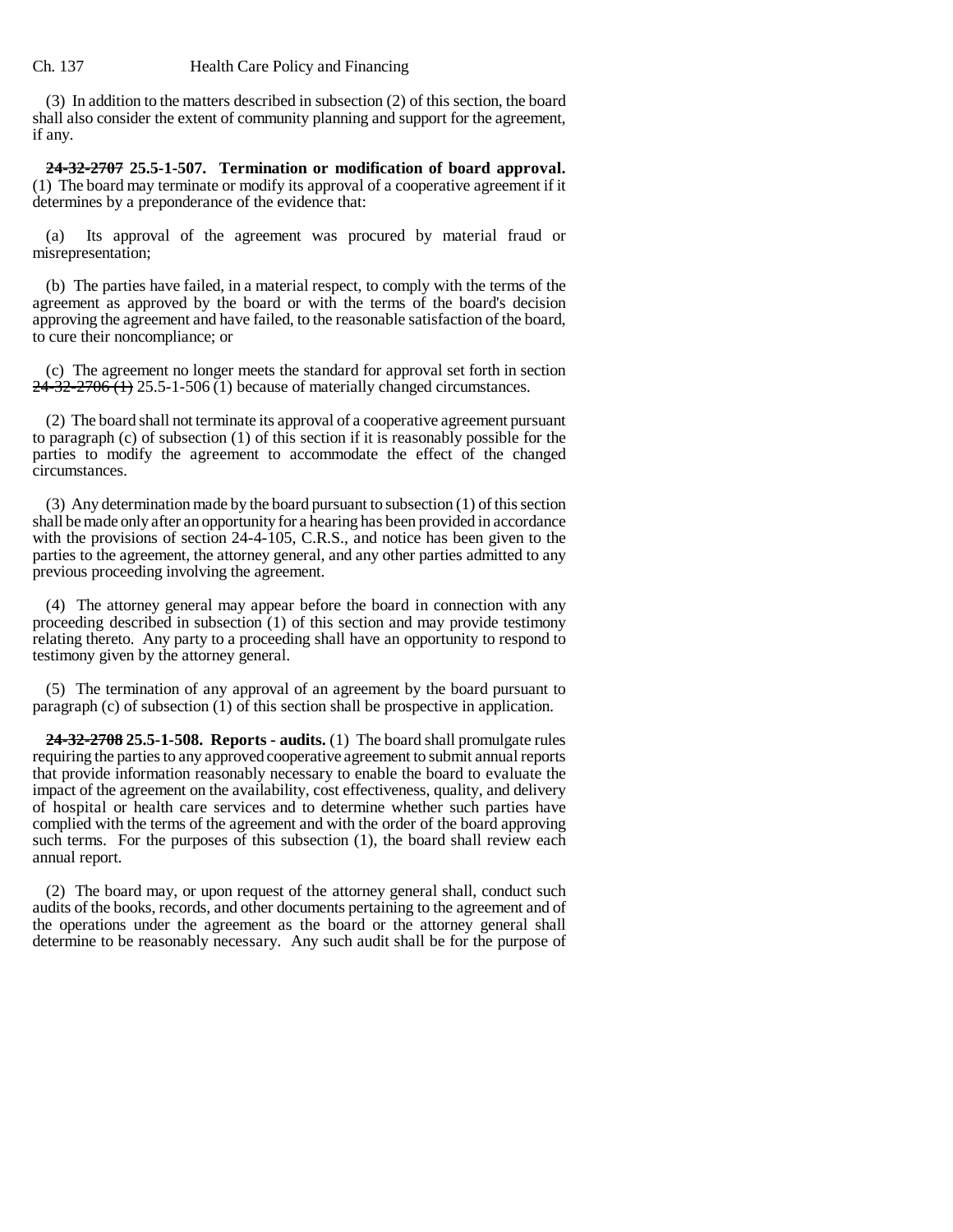determining whether grounds exist to initiate proceedings to modify or terminate the approval of an agreement pursuant to section 24-32-2707 25.5-1-507.

(3) Nothing in this part  $27$  PART 5 shall be construed to limit or affect any other investigative authority provided by law to the attorney general.

**24-32-2709 25.5-1-509. Discovery procedures.** The chairperson of the board or the chairperson's designee may, or upon request of the attorney general shall, subpoena witnesses and the production of books, records, and documents that are pertinent to an application or to the modification or termination of the approval of a cooperative agreement. Any such subpoena shall be served in the manner provided by rule 45, Colorado rules of civil procedure, and shall be enforceable in any district court.

**24-32-2710 25.5-1-510. Open records.** The board shall maintain on file all cooperative agreements which it has approved and which remain in effect. All agreements submitted to the board shall be open for public review and inspection. Any party to an agreement which has been terminated by agreement of the parties shall file a notice of the termination with the board within thirty days after the termination.

**24-32-2711 25.5-1-511. Judicial review of board action.** Any applicant, the attorney general, or any party aggrieved by a decision of the board with respect to its approval or disapproval of all or part of an application, its refusal to act on an application, or its decision to terminate or modify its approval of a cooperative agreement shall be entitled to judicial review of such action in accordance with section 24-4-106, C.R.S.

**24-32-2712 25.5-1-512. Immunity - notice requirements.** (1) Any party to a cooperative agreement which has been approved in whole or in part by the board pursuant to section 24-32-2705 25.5-1-505 shall be immune from any civil or criminal antitrust action, if such action is based upon the cooperative agreement or arises from conduct or activity reasonably necessary and reasonably foreseeable to implement such agreement or any decision or order issued by the board.

(2) Any party to a cooperative agreement that has been filed with the board pursuant to section 24-32-2705 25.5-1-505 shall be immune from any civil or criminal antitrust action, if such action is based upon or arises from the negotiation of or entering into the cooperative agreement.

(3) All persons who participate in community planning, discussions, or negotiations intended in good faith to culminate in a cooperative agreement to be filed with the board pursuant to the provisions of this part 27 PART 5 shall be immune from any civil or criminal antitrust action, if such action is based upon or arises from such conduct.

(4) (a) The immunity provided in this section shall apply only to community planning, discussions, and negotiations that occur after notice of such activities has been sent to the board, in accordance with the requirements of paragraph (b) of this subsection (4).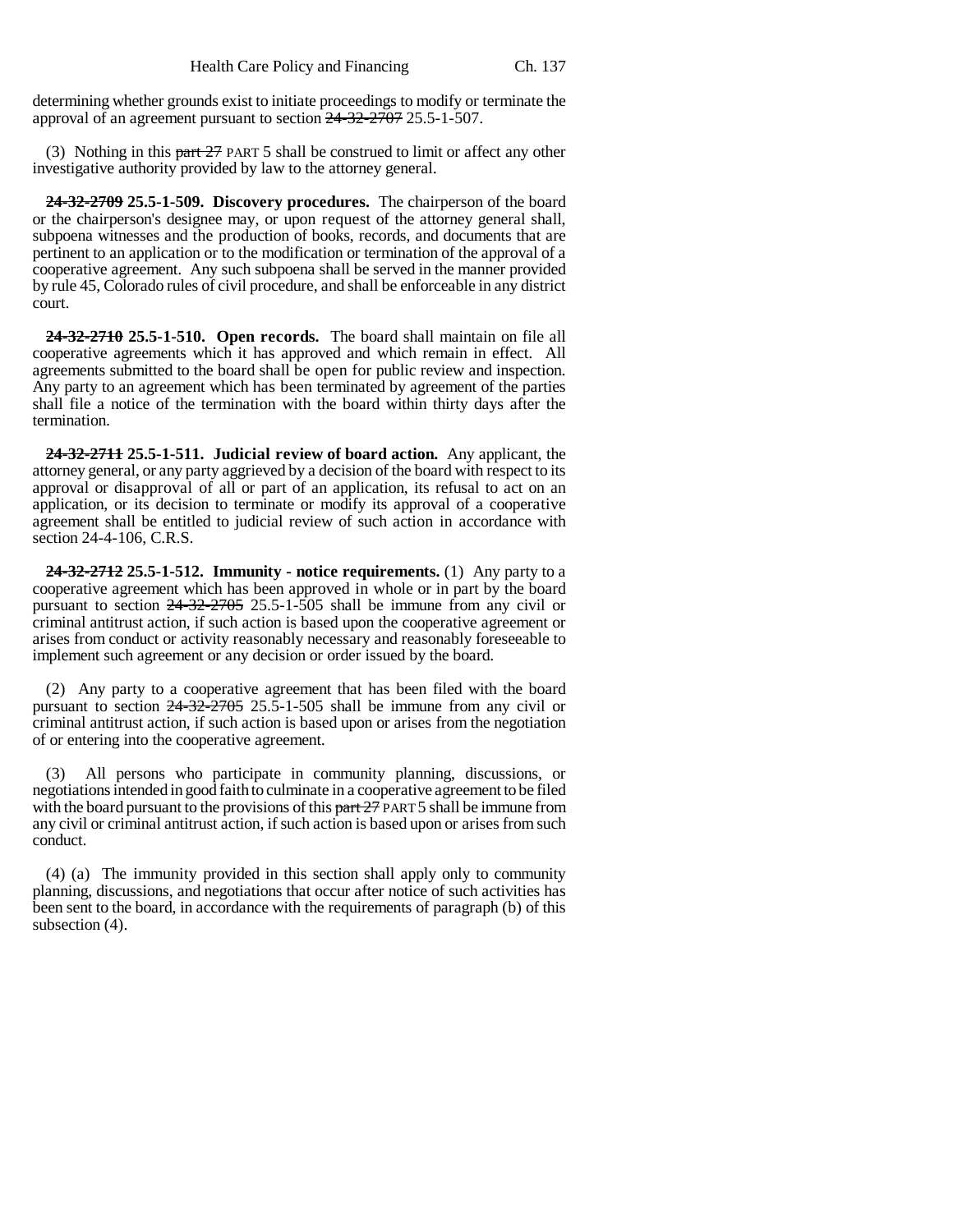#### Ch. 137 Health Care Policy and Financing

(b) The notice to the board shall include a description of the proposed purpose of the agreement, the potential parties, and the potential nature and scope of the cooperation and joint activities contemplated. The persons filing such notice shall also notify the board if negotiations have terminated, or, if negotiations are continuing they shall notify the board of the progress of negotiations at least once every six months. The board may request additional information from the potential parties and may communicate with and monitor them in any manner they deem necessary, but shall not hinder or interfere with negotiations.

(5) The submission of a cooperative agreement for board approval pursuant to section  $24-32-2705$  25.5-1-505 is voluntary, and the failure of the parties to any such agreement to seek approval shall not be admissible in any civil or criminal antitrust action, if such action is based upon the cooperative agreement or arises from conduct or activity reasonably necessary and reasonably foreseeable to implement the cooperative agreement.

(6) Nothing in this part  $27$  PART 5 shall be construed to limit the application of any other statute concerning the licensure of facilities, services, or professions, and any activities undertaken pursuant to a cooperative agreement shall comply with applicable law.

(7) Nothing in this part  $27$  PART 5 shall be construed to exempt a licensed provider network, as defined in section 6-18-102 (11), C.R.S., from regulation by the commissioner of insurance as required by part 3 of article 18 of title 6, C.R.S., notwithstanding the fact that such a provider network may operate completely or entirely under an approved collaborative COOPERATIVE agreement in accordance with the provisions of this article PART 5.

**24-32-2713 25.5-1-513. Fees - cooperative health care agreements fund.** (1) The board by rule shall establish fees for the direct and indirect costs of the administration of this part 27 PART 5, which fees shall be assessed whenever any party submits a cooperative health care agreement to the board for approval. All fees collected by the board shall be transmitted to the state treasurer, who shall credit the same to the cooperative health care agreements fund, which fund is hereby created. The moneys in the fund shall be subject to annual appropriation by the general assembly for the direct and indirect costs of the administration of this part 27 PART 5. At the end of any fiscal year, all unexpended and unencumbered moneys in the fund shall remain therein and shall not be credited or transferred to the general fund or any other fund.

(2) The following fees shall be established and assessed by the board pursuant to subsection (1) of this section:

- (a) An application fee; and
- (b) A processing fee.

**24-32-2714 25.5-1-514. Board may accept donations and grants.** The board may accept donations and grants for any purpose connected with its work and has the power to direct the disposition of any such donations and grants for any purpose consistent with the terms and conditions under which given; except that no grant or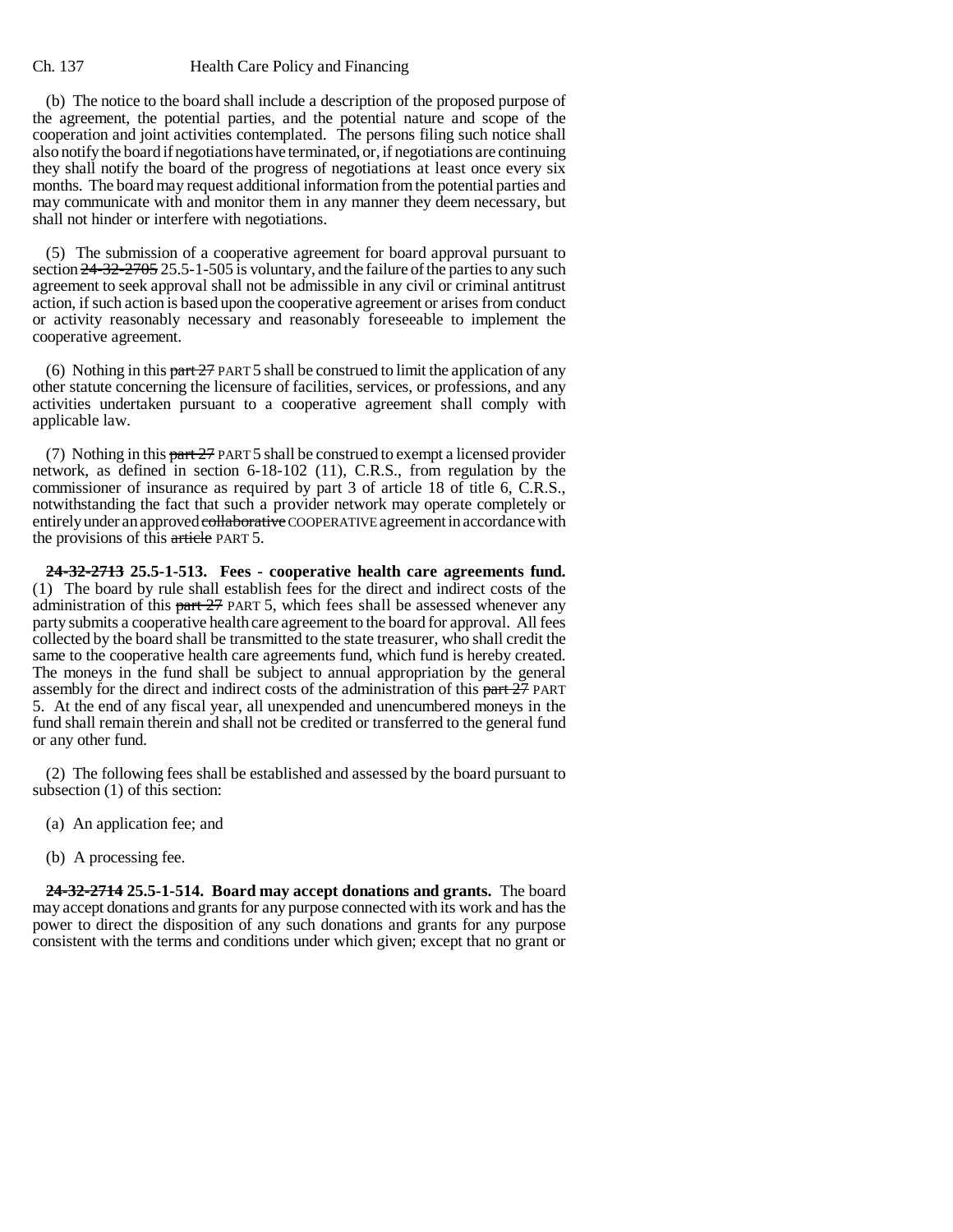donation shall be accepted if the conditions attached to such grant or donation require the expenditure thereof in a manner contrary to law.

**24-32-2715 25.5-1-515. Repeal of board functions.** (1) Before the functions of the cooperative health care agreements board as set forth in section  $24-32-2705$  (1),  $(2)$ , and  $(3)$  25.5-1-505 (1), (2), AND (3) are terminated on July 1, 1998, as provided in section  $24-32-2705$  (5) 25.5-1-505 (5), and no later than July 1, 1997, the department of local affairs HEALTH CARE POLICY AND FINANCING shall complete an analysis and evaluation of the performance of the cooperative health care agreements board. In conducting its analysis and evaluation the department shall take into consideration, but need not be limited to considering, the factors listed in section 24-34-104 (9) (b), C.R.S. The department shall submit a report to the general assembly no later than July 1, 1997, with such supporting materials as may be requested, for review by a standing committee, and a copy of the report shall be made available to each member of the general assembly. Such report shall include the department's findings and recommendations, including whether the board should be terminated, continued, or reestablished, whether its functions should be terminated, continued, revised, or reestablished, and, if it deems advisable, may include proposed bills to carry out its recommendations.

(2) Prior to the termination, continuation, reestablishment, or revision of the board or its functions, a committee of reference in each house of the general assembly shall hold a public hearing to consider the report provided by the department of local affairs HEALTH CARE POLICY AND FINANCING, which hearing shall include the factors and testimony set forth in section 24-34-104 (9) (b), C.R.S.

**25.5-1-516. Rules.** ANY RULES ADOPTED PURSUANT TO PART 27 OF ARTICLE 32 OF TITLE 24, C.R.S., AND IN EFFECT ON OR PRIOR TO THE PASSAGE OF THIS ACT AND WHICH ARE NOT IN CONFLICT WITH THIS PART 5, ARE HEREBY TRANSFERRED AND SHALL CONTINUE IN EFFECT UNTIL MODIFIED, SUPERSEDED, OR REPEALED.

**SECTION 3.** 24-1-125 (9), Colorado Revised Statutes, 1988 Repl. Vol., as amended, is repealed as follows:

**24-1-125. Department of local affairs - creation - repeal.** (9) The cooperative health agreements board, created in part 27 of article 32 of this title, shall exercise its powers and perform its duties and functions as if the same were transferred by a **type 2** transfer to the office of the executive director of the department of local affairs.

**SECTION 4.** 25.5-1-201 (1) (g) and (1) (h) (II), Colorado Revised Statutes, 1989 Repl. Vol., as amended, are amended, and the said 25.5-1-201 (1) is further amended BY THE ADDITION OF A NEW PARAGRAPH, to read:

**25.5-1-201. Programs to be administered by the department of health care policy and financing.** (1) Programs to be administered and functions to be performed by the department of health care policy and financing shall be as follows:

(g) The treatment program for high-risk pregnant women created pursuant to section 25-1-212, C.R.S., and as specified in section 26-4-508.4, C.R.S.; and